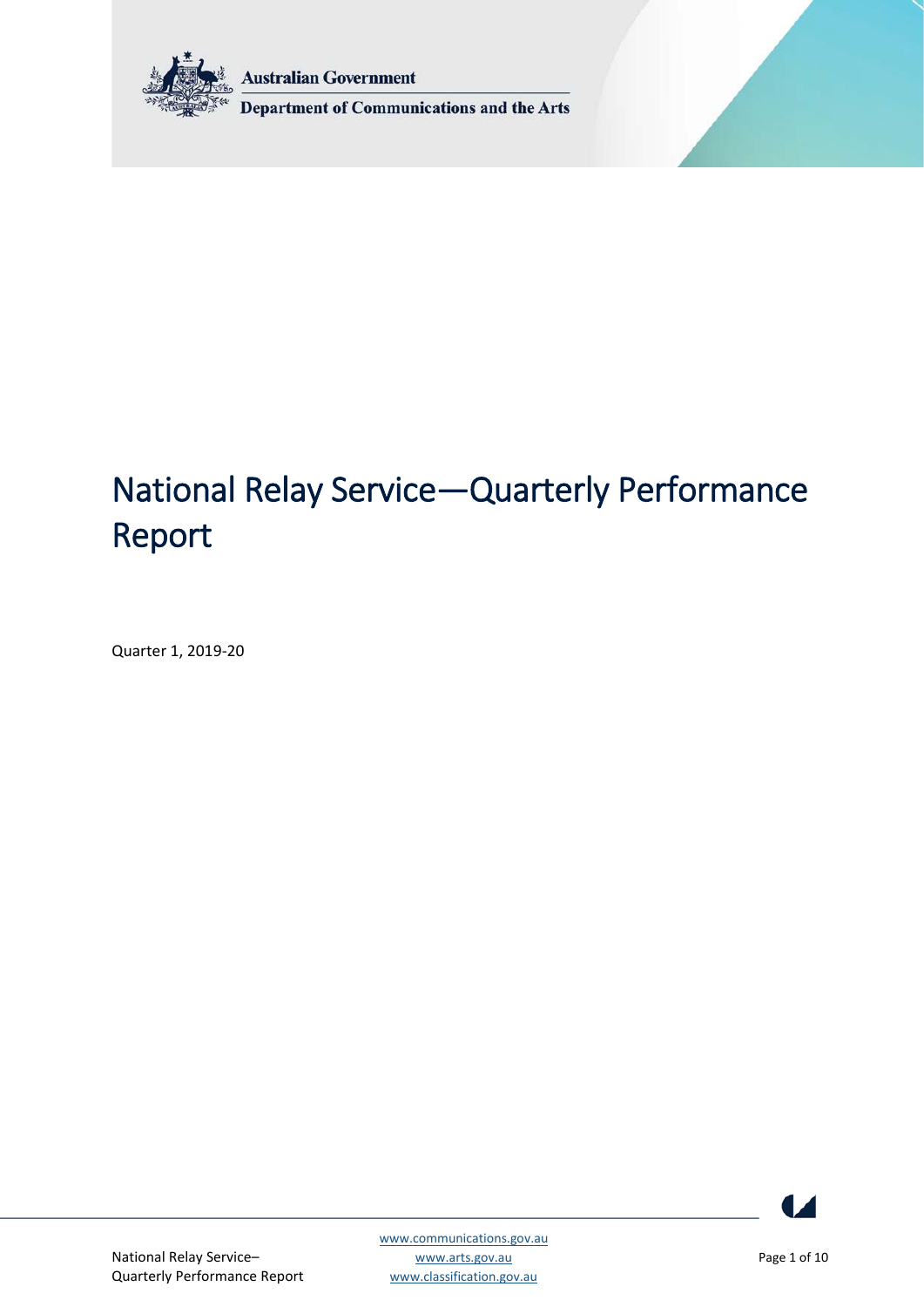#### Disclaimer

The material in this report is of a general nature and should not be regarded as legal advice or relied on for assistance in any particular circumstance or emergency situation. In any important matter, you should seek appropriate independent professional advice in relation to your own circumstances. The Commonwealth accepts no responsibility or liability for any damage, loss or expense incurred as a result of the reliance on information contained in this report.

This report has been prepared for consultation purposes only and does not indicate the Commonwealth's commitment to a particular course of action. Additionally, any third party views or recommendations included in this report do not reflect the views of the Commonwealth, or indicate its commitment to a particular course of action.

#### Copyright

© Commonwealth of Australia 2019



The material in this report is licensed under a Creative Commons Attribution—4.0 **BY** International licence, with the exception of:

- the Commonwealth Coat of Arms
- this Department's logo
- any third party material
- any material protected by a trademark, and
- any images and/or photographs.

More information on this CC BY licence is set out as follows:

- Creative Commons website[—www.creativecommons.org](http://www.creativecommons.org/)
- Attribution 4.0 international (CC by 4.0)[—www.creativecommons.org/licenses/by/4.0.](http://www.creativecommons.org/licenses/by/4.0)

Enquiries about this licence and any use of this discussion paper can be sent to: [copyright@communications.gov.au.](mailto:copyright@communications.gov.au)

#### Third party copyright

The Department has made all reasonable efforts to clearly identify material where the copyright is owned by a third party. Permission may need to be obtained from third parties to re-use their material.

#### Attribution

The CC BY licence is a standard form licence agreement that allows you to copy and redistribute the material in any medium or format, as well as remix, transform, and build upon the material, on the condition that you provide a link to the licence, you indicate if changes were made, and you attribute the material as follows:

Licensed from the Commonwealth of Australia under a Creative Commons Attribution 4.0 International licence.

Enquiries about the use of any material in this publication can be sent to: [copyright@communications.gov.au.](mailto:copyright@communications.gov.au)

#### Using the Commonwealth Coat of Arms

Guidelines for using the Commonwealth Coat of Arms are available from the Department of Prime Minister and Cabinet website a[t www.pmc.gov.au/government/its-honour.](https://www.pmc.gov.au/government/its-honour)

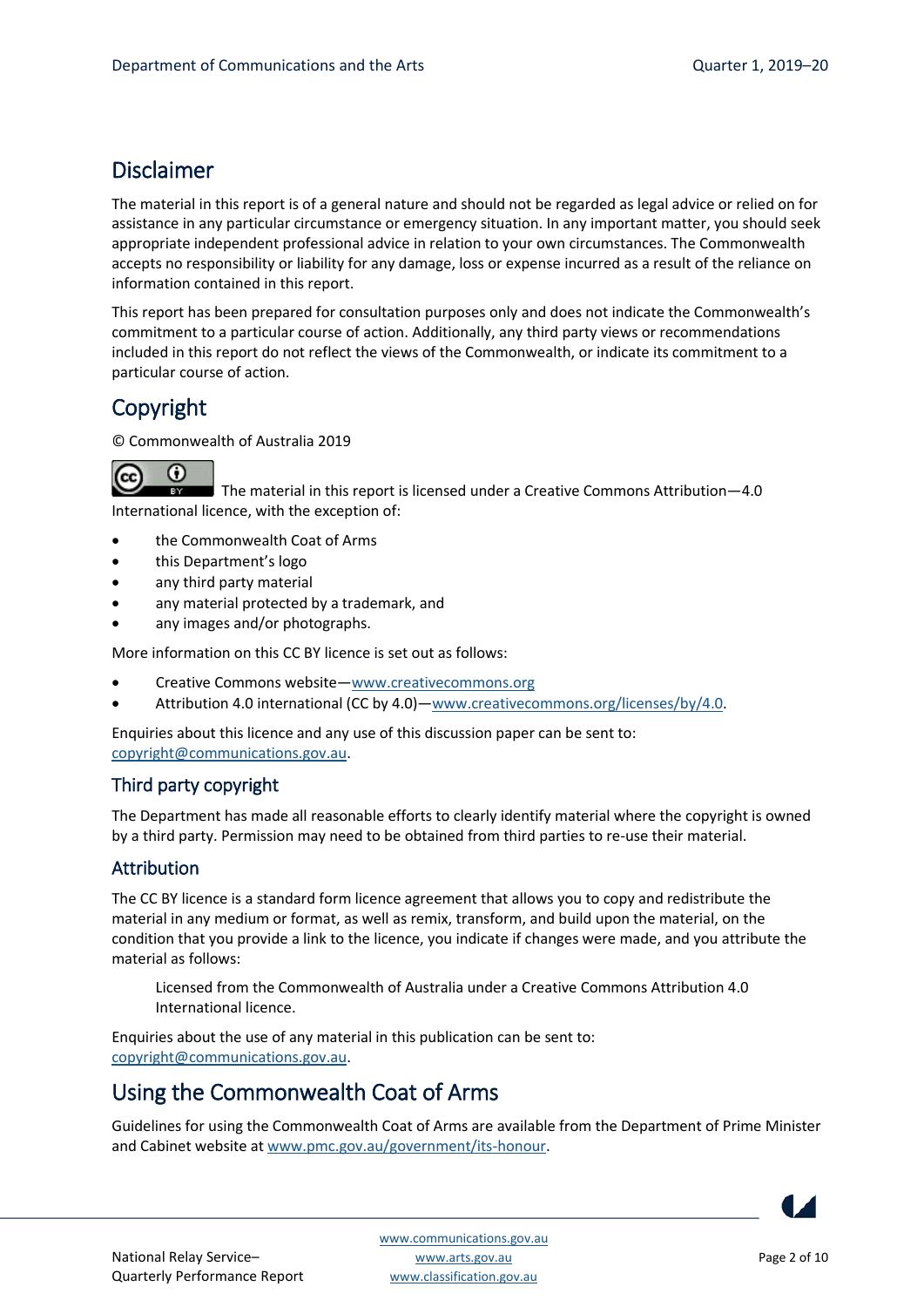#### **Contents**

# Tables / Graphs

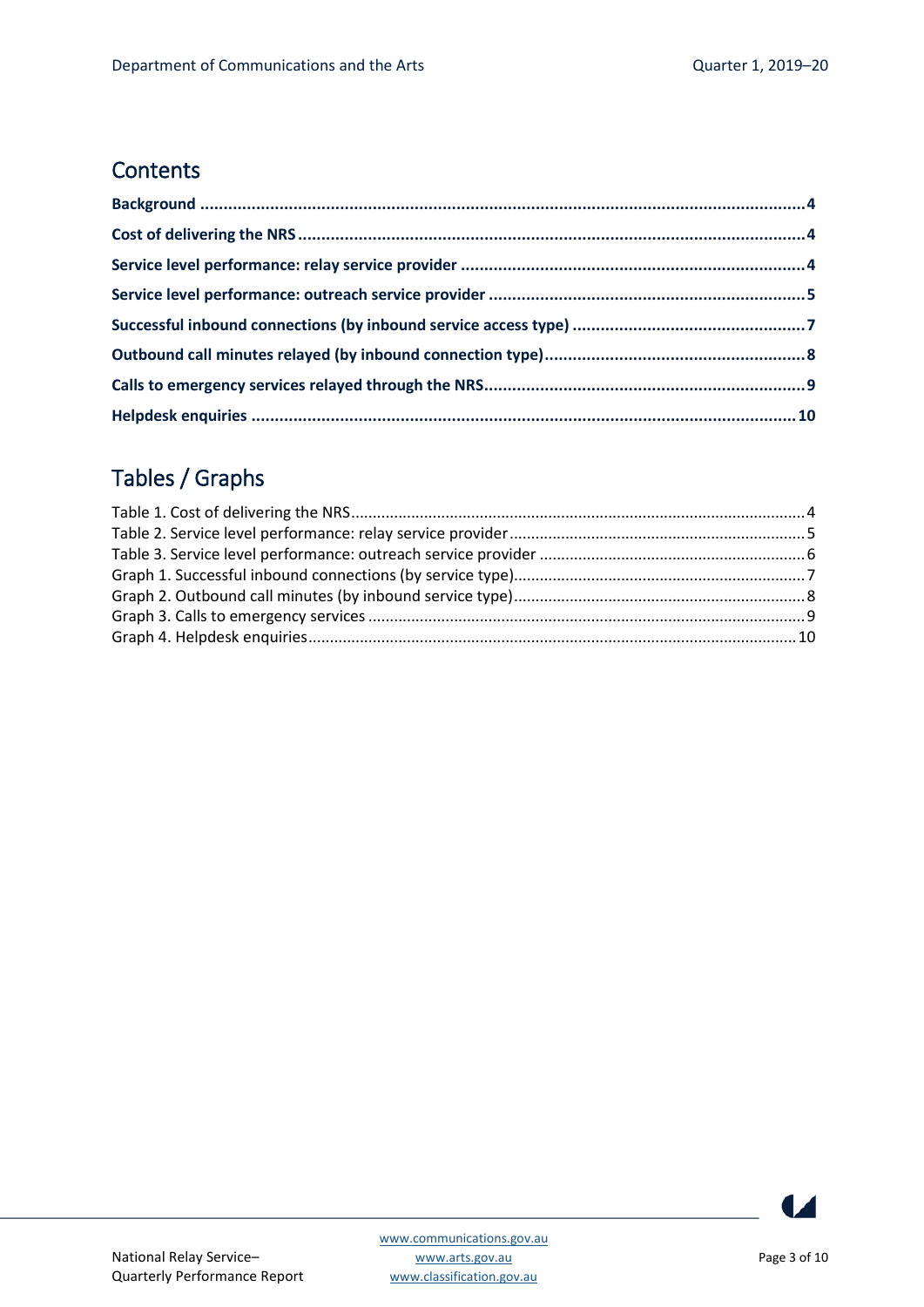# <span id="page-3-0"></span>**Background**

The National Relay Service (NRS) providers are required to submit activity and performance data to the Department of Communications and the Arts (the Department) each quarter. These reports are used to review the performance of the NRS providers against agreed service levels as well as provide data and information about how the NRS has been used in the quarter.

The Department then reports on:

- the cost of delivering the NRS on a quarterly basis
- the performance of the NRS providers against agreed service levels, and
- information on how the NRS is used, including the number of successful inbound connections, the volume of outbound call minutes generated by each service access option, the number of calls to emergency services and the volume of different types of contact with the NRS helpdesk.

The quarterly report provides regular transparency of ongoing costs and the NRS providers' performance in delivering the NRS.

# <span id="page-3-1"></span>Cost of delivering the NRS

The annual cost of delivering the NRS varies, as the relay service component is affected by the number of call minutes relayed during the financial year. The cost of providing the NRS is funded from the telecommunications industry levy paid by eligible telecommunications carriers.

The cost (GST inclusive) of providing the NRS for each quarter of the 2019–20 financial year to date is outlined in the table below.

|                      | <b>Quarter 1</b> | <b>Quarter 2</b> | <b>Quarte 3</b> | <b>Quarter 4</b> | <b>Total YTD</b> |
|----------------------|------------------|------------------|-----------------|------------------|------------------|
| <b>Relay Service</b> | \$6,545,572.32   |                  |                 |                  | \$6,545,572.32   |
| Outreach<br>Service  | \$293,875.14     |                  |                 |                  | \$293,875.14     |
| Total                | \$6,839,447.46   |                  |                 |                  | \$6,839,447.46   |

#### <span id="page-3-3"></span>Table 1. Cost of delivering the NRS

### <span id="page-3-2"></span>Service level performance: relay service provider

From 2018–19, service levels were amended to incorporate changes resulting from the International Telecommunications Union Standardisation for Relay Services. Accordingly, the relay service provider's performance in 2019–20 is measured monthly against the following service levels:

- **Service level 1 (a):** for each month for calls to the '106' text emergency number and the Triple Zero emergency call number, at least 85 per cent of calls are answered by a call taker within five seconds of reaching the relevant answering point for the call.
- **Service level 1 (b):** for each month for calls to the '106' text emergency number and the Triple Zero emergency call number, at least 95 per cent of calls are answered by a call taker within 10 seconds of reaching the relevant answering point for the call.

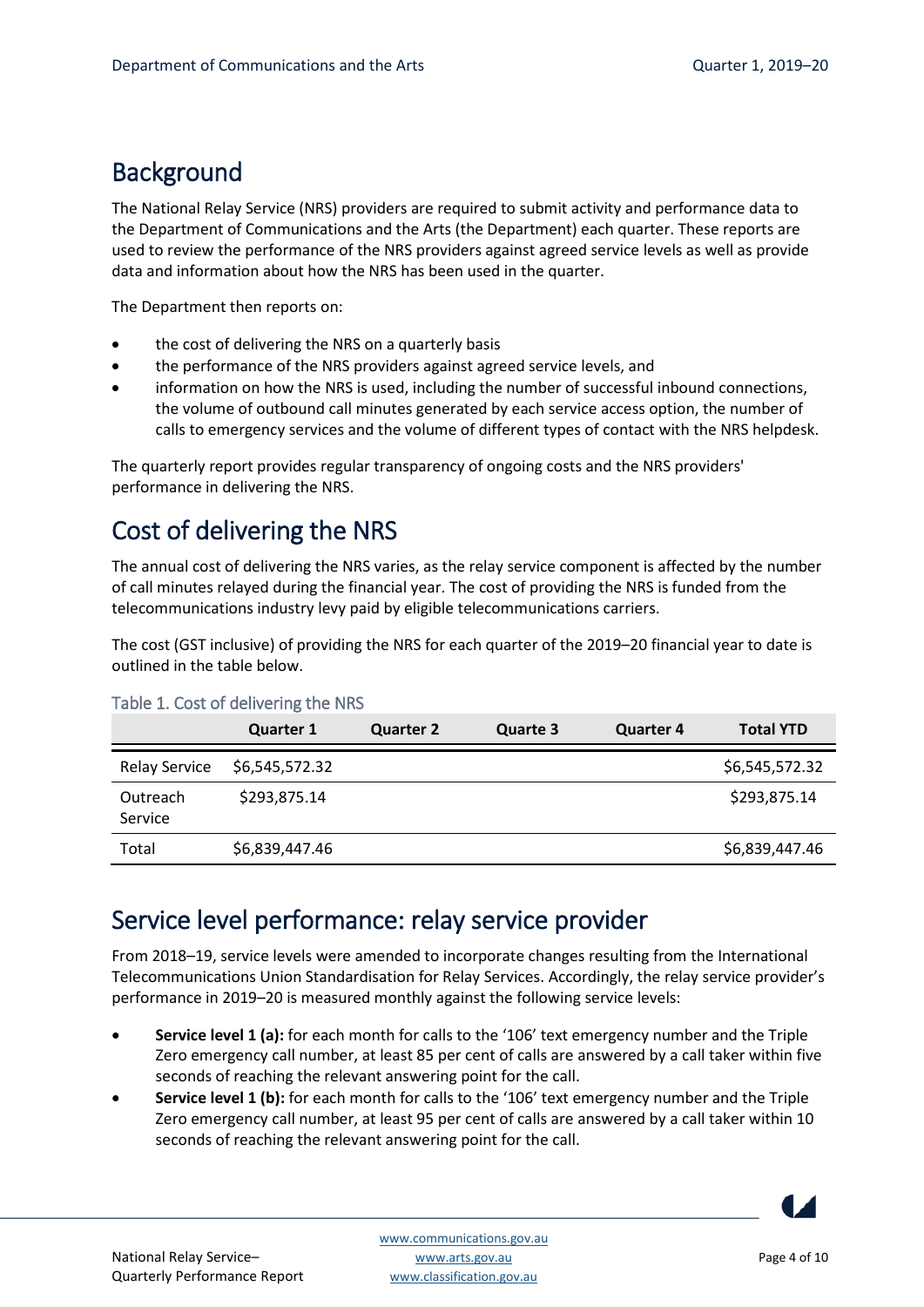- **Service level 2:** no more than two per cent of calls abandoned after leaving the Interactive Voice Response (IVR) or being presented to the call routing queue (monthly average).
- **Service level 3:** no less than 95 per cent raw accuracy of words (excluding Video Relay calls). Raw accuracy is measured through monthly staff assessments of relay officers.
- **Service level 4:** for each month, at least 85% of all other non-emergency calls (with the exception of Video Relay calls) are answered by a call take within 10 seconds.
- **Service level 5:** for each month, at least 80% of Video Relay calls are answered by a call taker within 120 seconds.

The relay service provider's reported performance over the 2019–20 financial year to date against these service levels is stated in the table below.

| <b>Month</b>     | <b>Service</b><br>level<br>1(a) | <b>Service</b><br>level $1(b)$ | <b>Service</b><br>level 2 | <b>Service</b><br>level 3 | <b>Service</b><br>level 4 | <b>Service</b><br>level 5 |
|------------------|---------------------------------|--------------------------------|---------------------------|---------------------------|---------------------------|---------------------------|
| <b>July 2019</b> | 99.74%                          | 99.97%                         | 1.24%                     | 99.03%                    | 87.35%                    | 99.38%                    |
| August 2019      | 99.71%                          | 99.98%                         | 0.96%                     | 99.20%                    | 88.47%                    | 99.46%                    |
| September 2019   | 99.71%                          | 99.98%                         | 1.03%                     | 98.95%                    | 92.52%                    | 99.25%                    |

#### <span id="page-4-1"></span>Table 2. Service level performance: relay service provider

The relay service provider has reported fully meeting all service levels in Quarter 1, 2019–20.

The Department considers the performance of the relay service provider to be consistent with its obligations under the Relay Services Agreement.

### <span id="page-4-0"></span>Service level performance: outreach service provider

The outreach service provider's performance in 2019–20 is measured monthly against the following service levels:

- **Service level 1:** the service contractor personnel must answer greater than 85 per cent of all telephone calls from helpdesk users during the hours of operation of the helpdesk within 90 seconds. Any call other than a call that is ended by the user hanging up within 5 seconds from the first ring tone of the call is included in measurement of compliance with this Service Level.
- **Service level 2:** the service contractor personnel must acknowledge greater than 85 per cent of all enquiries received through public NRS email addresses or forms from the NRS website or from helpdesk users within four hours where the enquiry is received before 2 pm (AEST) on a business day or otherwise by 12 noon (AEST) on the next business day.
- **Service level 3:** the service contractor personnel must resolve greater than 85 per cent of all enquiries received from helpdesk users by telephone (that are not able to be resolved while on the call), website or email, that it is able to resolve without input from the Commonwealth or the relay service provider or a third party within two business days.
- **Service level 4:** the service contractor personnel must resolve greater than 85 per cent of all complaints received during the month within the timeframes required under the agreement (including the complaint handling policy) for the type of complaint.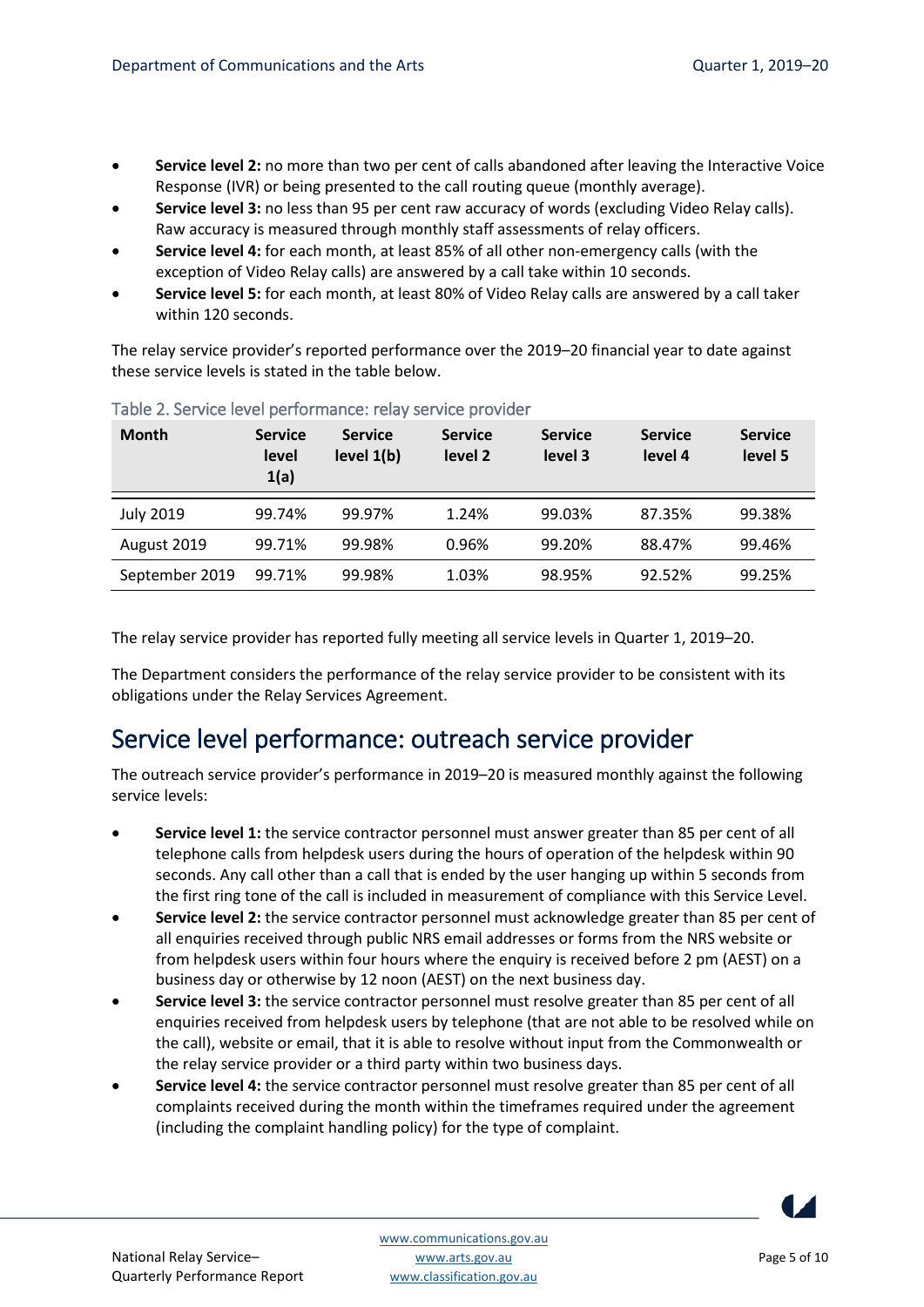The outreach service provider's reported performance over the 2019–20 financial year to date against these service levels is outlined in the table below.

| <b>Month</b>   | Service level 1 | Service level 2 | Service level 3 | Service level 4 |
|----------------|-----------------|-----------------|-----------------|-----------------|
| July 2019      | 98.35%          | 100%            | 100%            | 100%            |
| August 2019    | 95.78%          | 100%            | 99.60%          | 100%            |
| September 2019 | 98.23%          | 100%            | 100%            | 100%            |

<span id="page-5-0"></span>

| Table 3. Service level performance: outreach service provider |
|---------------------------------------------------------------|
|---------------------------------------------------------------|

The outreach service provider has reported fully meeting all service levels in Quarter 1, 2019–20.

The Department considers the performance of the outreach service provider to be consistent with its obligations in the Outreach Services Agreement.

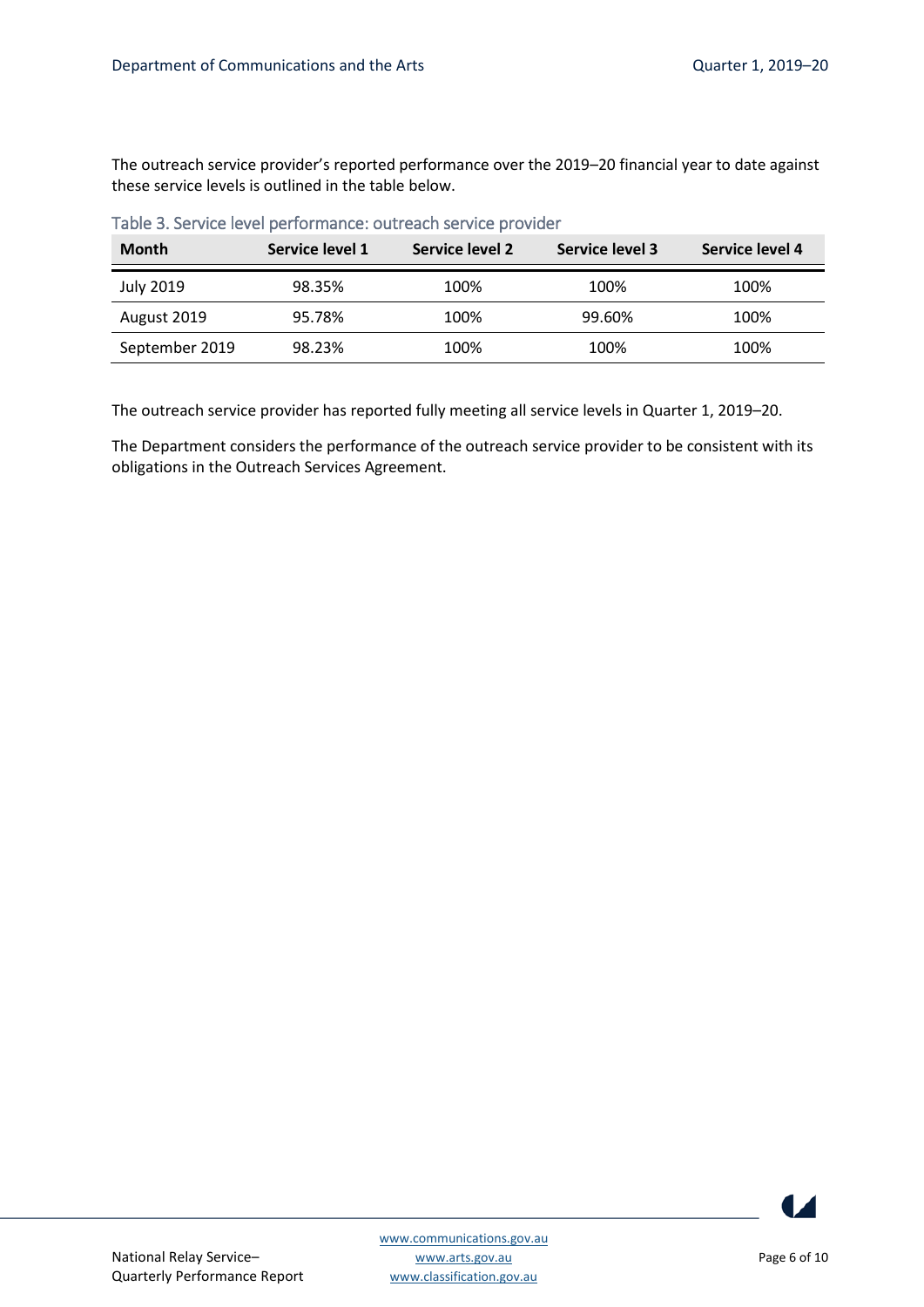### <span id="page-6-0"></span>Successful inbound connections (by inbound service access type)

Inbound connections are made by users of the relay service—either someone with a hearing and/or speech impairment or someone wishing to contact a person with such an impairment.

The graph below shows a month by month breakdown of the successful call connections for each NRS inbound service access type for the 2019–20 financial year to date.



<span id="page-6-1"></span>

A total of 260,484 successful inbound connections were made to the NRS in Quarter 1, 2019–20; an amount less than but comparable with the previous quarter of 263,968.

The captioned relay service accounted for just over 70% of connections for the quarter; somewhat less than the previous quarter (74.3%). Internet relay was the next most utilised technology with just under 11% of connections, with all other technologies collectively accounting for the remaining 19% of connections.

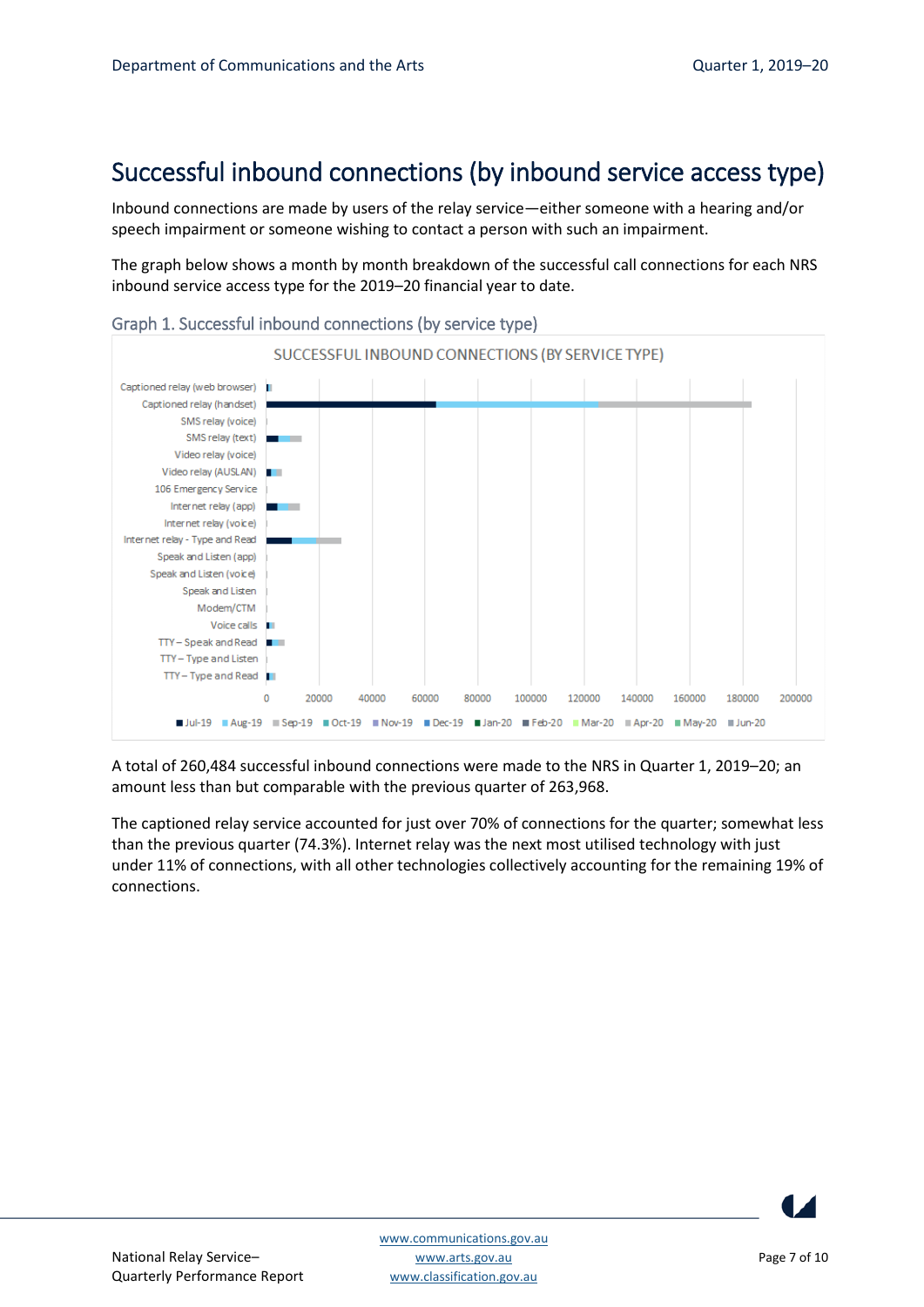# <span id="page-7-0"></span>Outbound call minutes relayed (by inbound connection type)

The graph below shows a month by month breakdown of the outbound call minutes for each inbound connection type for the 2019–20 financial year to date.



<span id="page-7-1"></span>Graph 2. Outbound call minutes (by inbound service type)

A total of 1,476,256 call minutes were relayed in Quarter 1, 2019–20; an amount less than the previous quarter (1,519,728). The main contributor to call minutes was the 'captioned relay (handset)' option, accounting for just under 45 per cent of all call minutes, followed by 'Internet relay' at just under 27 percent. 'SMS relay' is the only other call option representing greater than 10% of call minutes (just over 11 per cent).

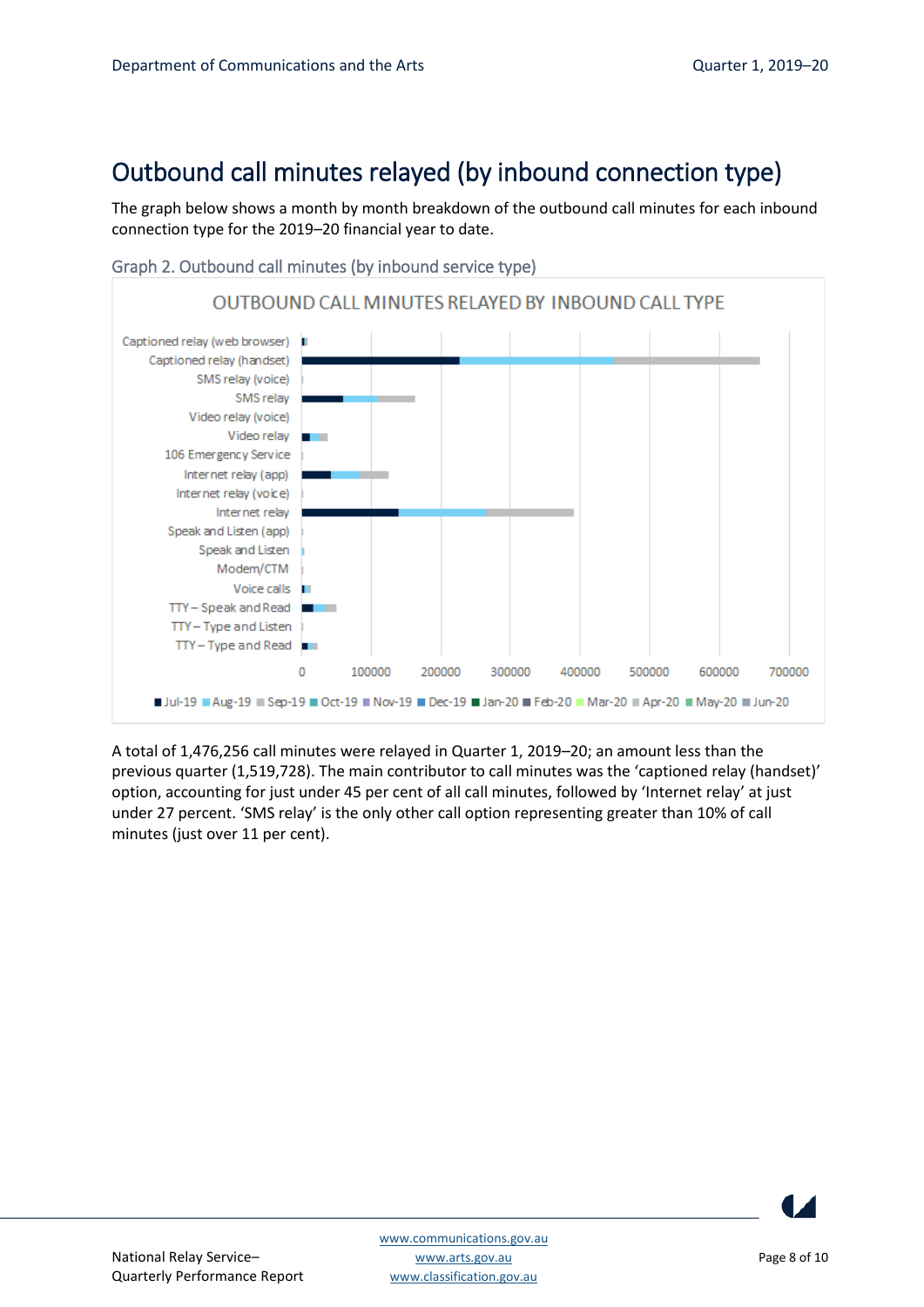#### <span id="page-8-0"></span>Calls to emergency services relayed through the NRS

All NRS calls (except for the video relay service, which has limited operating hours) requesting emergency services are given priority access to a relay officer within the relay service provider's internal system, before being connected to either a Triple Zero operator or directly to the appropriate emergency service organisation for TTY 106 text emergency calls.

The graph below shows a month by month breakdown of the ways in which NRS users accessed emergency services over the 2019–20 financial year to date.

<span id="page-8-1"></span>

A total of 520 calls to emergency services were relayed in Quarter 1, 2019–20. This was broadly in line with the number of calls from the previous quarter (467).